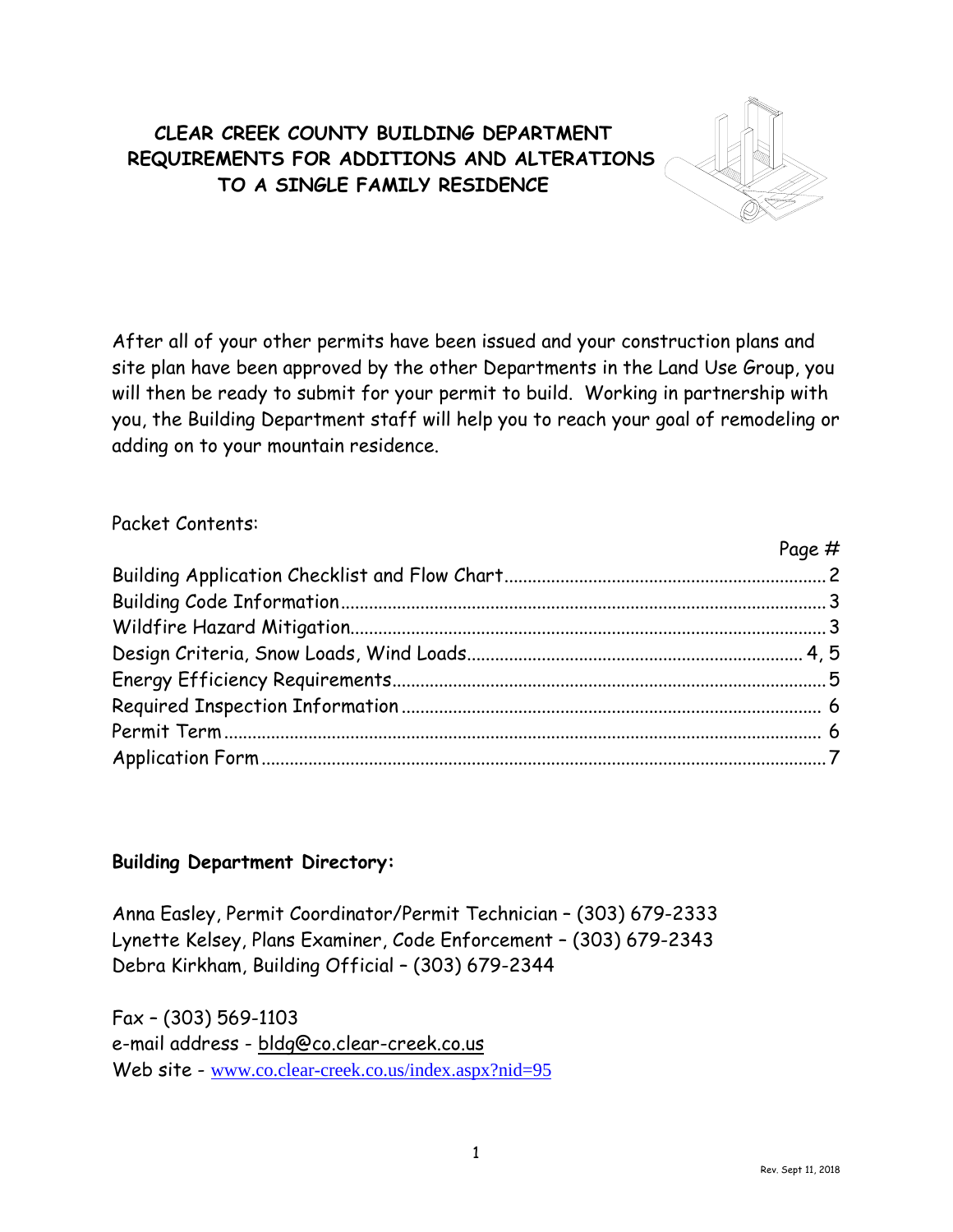## **BUILDING DEPARTMENT APPLICATION SUBMITTAL CHECK LIST AND FLOW CHART**

#### **Required Submittal Documents:**

**Completed Building Permit Application**

- **Completed Wildfire Hazard Point System**
- **Agreement, if required.**
- **Approved site plan**

 **Copy of completed Zoning Verification Form**

 **Construction Site Sediment Erosion Control Agreement Form**

**Construction Site Sanitation Agreement**

 **Two sets of construction plans. Detail shown on plans must be drawn to scale and include all of the following:**

> **Wet stamp of Licensed Colorado Engineer or Architect on all pages showing structural detail;**

**Edition of the Code(s) used;**

 **Snow load and wind load structure is designed for;**

**Energy Efficiency Compliance;** 

 **Floor plans of all floors, finished or unfinished;**

 **Elevations of all sides of structure;**

 **Complete detail for Engineered Foundation System;**

 **Complete detail for perimeter foundation drain;**

 **Complete detail for all framing, incl. floor framing for all floors, roof framing or truss specs and layout from truss manufacturer, stair detail, decks, etc.;**

 **Braced Wall design and anchoring to foundation;**

 **Listing of all fasteners, hangers, etc;**

 **Cross section(s) of structure to show wall framing, all insulation detail including foundation/slab insulation, roof assembly, etc; Window and door schedule, including U-factors;**

**Detail of Thermal Envelope;**

 **Insulation for and locations of all ducts passing through unconditioned spaces:**

**Locations of all plumbing fixtures;**

**Location of all water heaters,** 

**furnaces, boilers, wall heaters, etc; Locations and types of gas, wood or pellet stoves, fire places or inserts;**

 **Locations of all required Smoke Detectors;**

 **Locations of all required Carbon Monoxide Detectors;**

 **"Class A" rated roof material or rated assembly;**

 **Rated assembly for all fire resistive construction measures chosen for Wildfire Hazard Point System Agreement.**

## **Flow Chart:**

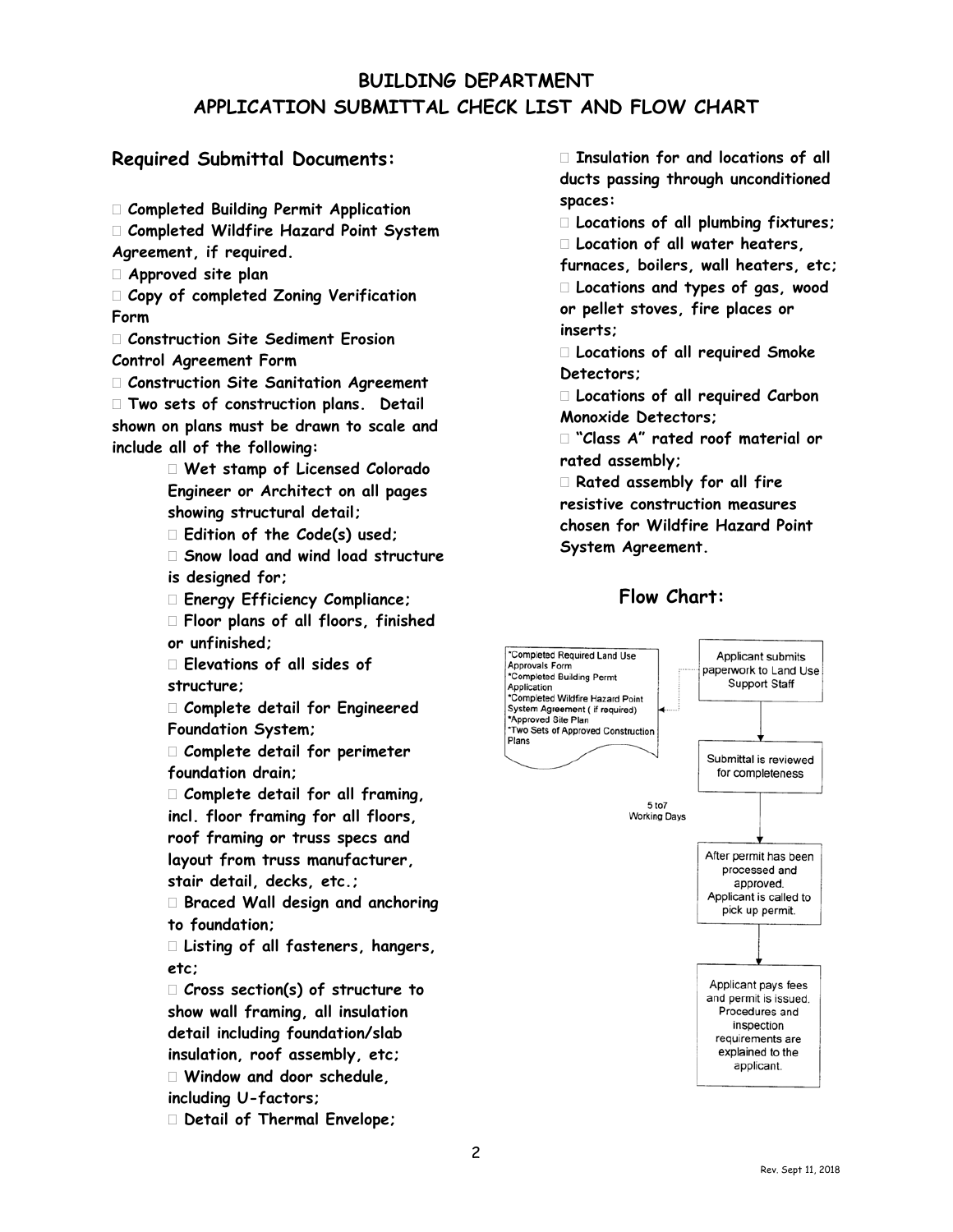## **BUILDING CODE INFORMATION**

The County has adopted the 2015 International Residential Code and the 2009 International Energy Conservation Code for all Single Family Residences, Duplexes and Town Homes. All construction must comply with this code. Additions and alterations to existing structures are allowed only when they do not create a violation of the code or unsafe conditions. Any existing Code violations will need to be resolved prior to your being issued a building permit to remodel or add onto your residence or accessory structure. Your construction plans must be reviewed and stamped by a Colorado licensed engineer or architect. The Building Department will:

- $\%$  process your building permit application,
- $\%$  review your construction plans,
- $\%$  calculate your fees,
- $\%$  issue your permit upon payment of the fees,
- $\%$  perform the necessary inspections, and

 $\%$  provide you with a Certificate of Occupancy when all of the work has been completed in compliance with all applicable codes and regulations.

## **WILDFIRE HAZARD MITIGATION**

The Wildfire Hazard Mitigation Plan was originally adopted in 1995 as an amendment to our Building Code. It was established in order to address the increasing hazards of the spread of our development into the less accessible and more heavily forested areas of our County. The Plan is a four fold approach to reducing the hazards in those areas:

- 1 requires all new development and re-roofing to use a "Class A" rated roof. Because wood shakes and wood shingles are not "Class A" rated materials, special rated assemblies are required for wood roofs;
- 2 requires all new development and additions greater than 400 sq. ft. to develop a "Defensible Space" around the existing and/or proposed structure(s);
- 3 for properties where either the access road or the proposed or existing driveway does not nor can not meet the minimum standards, additional mitigation must be done in order to reduce the hazards resulting from either a structure fire or wildfire. These measures are to protect both the residents of the property and the firefighters responding to the fire call. The Point System Agreement was developed to help the property owner achieve the additional mitigation.
- 4 requires all structures 4400 sq. ft. or more to be equipped with an approved monitored automatic suppression system.

The Defensible Space Plan will be developed by the Site Development Inspector and is explained in detail in that Department's information packet. The Site Development Inspector will also determine, at the time of your defensible space permit application, whether the Wildfire Hazard Point System Permit will be required. The Building Department is then notified , so that the property owner or general contractor can be contacted to initiate the Permit process. After the Application Form and Permit Fee are received, the Permit will be drafted so that mitigation options can be chosen and the Wildfire Hazard Permit can be issued prior to submittal of the building permit documents.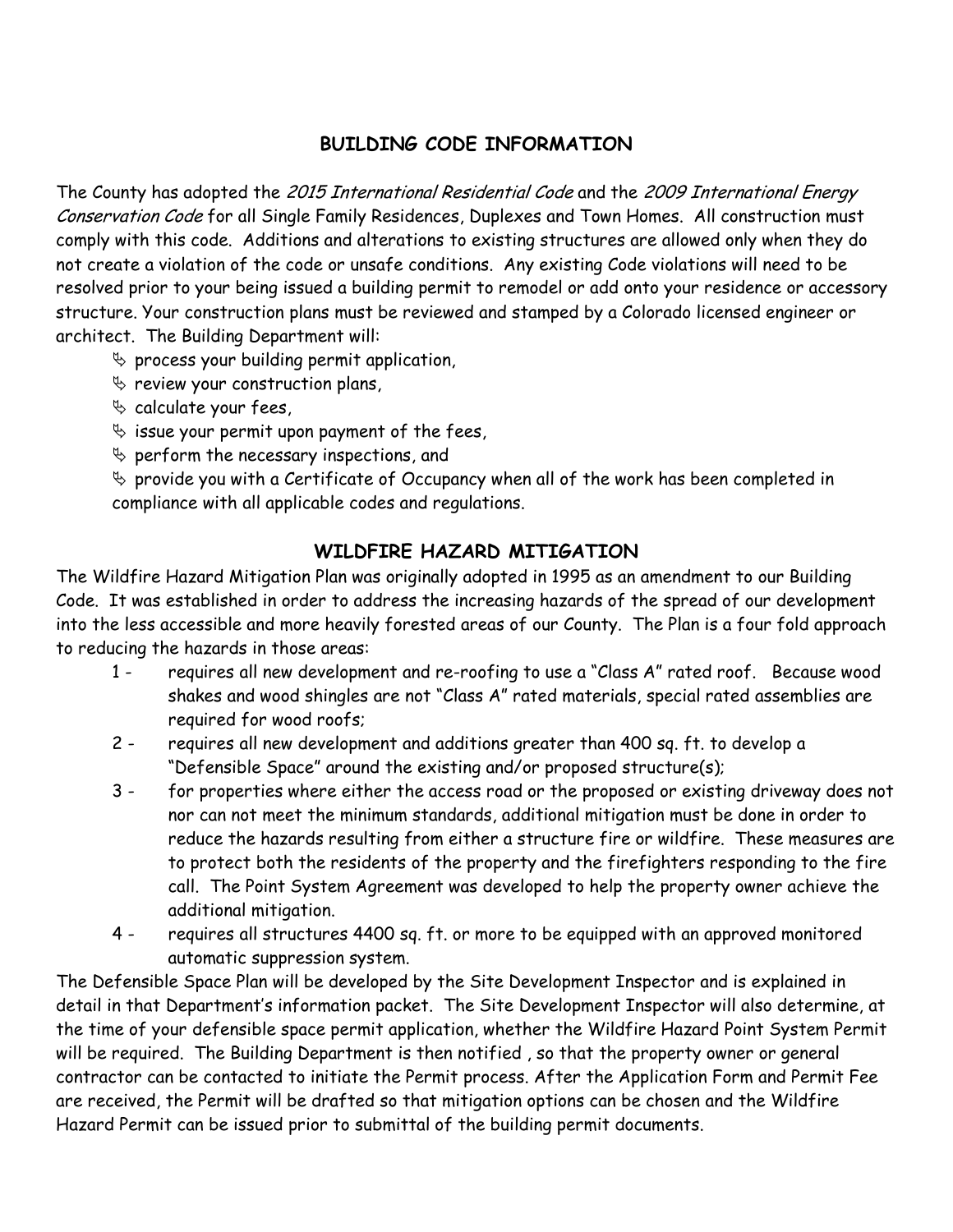## **CLIMATIC AND GEOGRAPHIC DESIGN REQUIREMENTS**

The following criteria must be used to design for residential construction for Clear Creek County. This will ensure that homes are designed to be strong enough to withstand the natural forces common to our mountainous county, such as snow, wind and flooding, and to support both comfortable homes and energy conservation. You will need to provide the criteria to your licensed Engineer or Architect, so that the addition and/or remodel for your residence can be designed to be in compliance with the code requirements.

**\* \* THE SNOW LOAD AND WIND LOAD MUST BE STATED ON ALL BUILDING CONSTRUCTION PLANS SUBMITTED WITH APPLICATIONS FOR BUILDING PERMITS. \* \***

| Roof<br>Snow<br>Load           | Wind Speed<br>${mph}$                 | Seismic<br>Design<br>Category | Weathering | Subject to Damage from<br>Frost<br>Line<br>Depth | Termite           | Winter<br>Design<br>Temp | Ice Shield<br>Under-<br>layment<br>Required | Flood<br>Hazards            | Air<br>Freezing<br>Index | Mean<br>Annual<br>Temp |
|--------------------------------|---------------------------------------|-------------------------------|------------|--------------------------------------------------|-------------------|--------------------------|---------------------------------------------|-----------------------------|--------------------------|------------------------|
| Varies-<br>See Table<br>Below* | Varies-<br>see Section<br>R301.2(4).1 | $\mathbf{B}$                  | Severe     | 36"<br>Mini-<br>mum                              | None to<br>Slight | $1^{\circ}F$             | Yes: see<br>Section<br>R905.1               | 2007<br><b>FEMA</b><br>maps | 2162                     | $40^{\circ}$ F         |

## **CLIMATIC AND GEOGRAPHIC DESIGN CRITERIA TABLE**

## **SNOW LOADS AND WIND LOAD REQUIREMENTS FOR CLEAR CREEK COUNTY, COLORADO**

The Snow Load design requirements for structures on your property will be determined by the elevation of your property. Please refer to the following table for the Snow Load requirements:

# **BASIC SNOW LOAD DESIGN**

#### **ROOF SNOW LOAD REQUIREMENTS IN POUNDS PER SQUARE FOOT (PSF)**

| Elevation (feet above sea level) | Basic Snow Load (PSF) | Elevation (feet above sea level) | Basic Snow Load (PSF) |
|----------------------------------|-----------------------|----------------------------------|-----------------------|
| 6,500 to 6,750                   | 35                    | 9,001 to 9,250                   | 85                    |
| 6,751 to 7,000                   | 40                    | 9,251 to 9,500                   | 90                    |
| 7,001 to 7,250                   | 45                    | 9,501 to 9,750                   | 95                    |
| 7,251 to 7,500                   | 50                    | 9,751 to 10,000                  | 100                   |
| 7,501 to 7,750                   | 55                    | 10,001 to 10,250                 | 110                   |
| 7,751 to 8,000                   | 60                    | 10,251 to 10,500                 | 120                   |
| 8,001 to 8,250                   | 65                    | 10,501 to 10,750                 | 128                   |
| 8,251 to 8,500                   | 70                    | 10,751 to 11,000                 | 135                   |
| 8,501 to 8,750                   | 75                    | 11,001 to 11,500                 | 150                   |
| 8,751 to 9,000                   | 80                    |                                  |                       |

Please note – No snow load reductions shall be approved.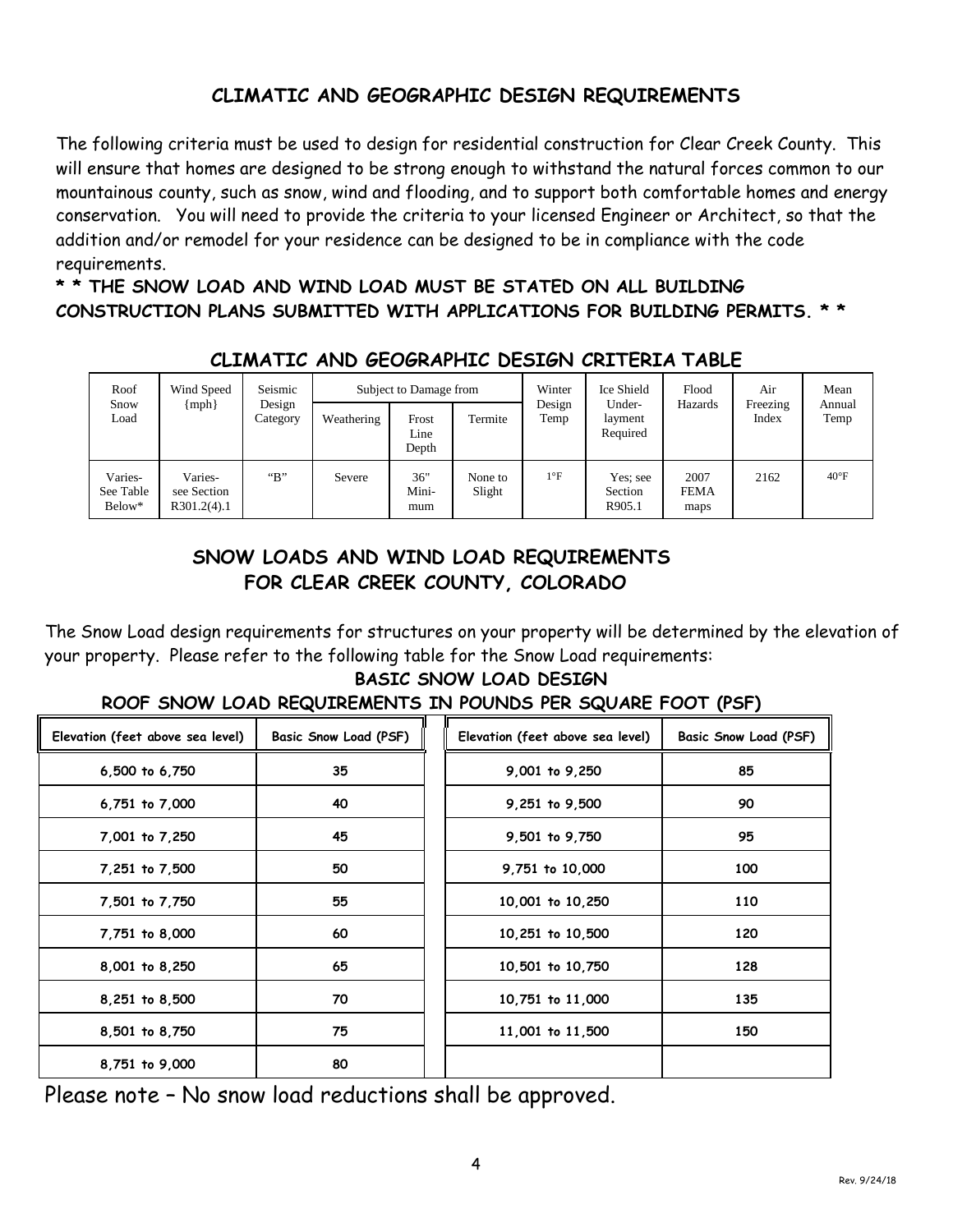# **Wind Load Design**

The Basic Wind Speed for Clear Creek County is 100 Mph, calculated with Exposure C. See Special Wind Map for areas requiring 110 MPH, calculated with Exposure C. Reference Section R301.2(4).1\*

\*The Snow Load and Wind Load requirements for a specific property can be found on Clear Map, the County online mapping service at [http://map.co.clear](http://map.co.clear-creek.co.us/SLV/Viewer.html?Viewer=ClearMap&LayerTheme=Wind%20Speeds)[creek.co.us/SLV/Viewer.html?Viewer=ClearMap&LayerTheme=Wind Speeds](http://map.co.clear-creek.co.us/SLV/Viewer.html?Viewer=ClearMap&LayerTheme=Wind%20Speeds)

# **Energy Efficiency Requirements**

All new residential construction must comply with the provisions in the 2009 International Energy Conservation Code as adopted and amended by Clear Creek County. Due to our higher elevations and colder winters, our county is designated as **Climate Zone 7**. Any of the following three options may be used to design the addition and/or remodel for residence to be in compliance with this Code.

## **Option #1** - The prescriptive insulation requirements for **Climate Zone 7** are found in Table N1102.1 and are as follows:

Table N1102.1 Insulation and Fenestration Requirements By Component<sup>a</sup>

|         |              |                       |         |         | <u>modiation and I chestration isodan chients D</u> |                 | <u>Component</u>      |                   |                          |
|---------|--------------|-----------------------|---------|---------|-----------------------------------------------------|-----------------|-----------------------|-------------------|--------------------------|
| Climate | Fenestration | Skylight <sup>o</sup> | Ceiling | Wood    | Mass                                                | Floor           | Basement <sup>®</sup> | $Slab^{\alpha}$   | Crawl Space <sup>c</sup> |
| Zone    | U-Factor     | U-Factor              | R-Value | Frame   | Wall                                                | R-Value         | Wall                  | R-Value and       | Wall                     |
|         |              |                       |         | Wall    | R-Value                                             |                 | R-Value               | Depth             | R-Value                  |
|         |              |                       |         | R-Value |                                                     |                 |                       |                   |                          |
|         | 0.35         | 0.60                  | $49^e$  | 21      |                                                     | 30 <sup>1</sup> | 10/13                 | $10.4 \text{ ft}$ | 10/13                    |

a. R-values are minimums. U-factors are maximums. R-19 insulation shall be permitted to be compressed into a 2X6 cavity

b. The fenestration U-factor column excludes skylights.

c. The first R-value applies to continuous insulation, the second to framing cavity insulation; either insulation meets the requirement.

d. R-5 shall be added to the required slab edge R-values for heated slabs.

e. R-38 is permitted when the full height of uncompressed R-38 insulation extends over the wall top plate at the eaves.

f. Or insulation sufficient to fill the framing cavity, minimum R19.

**Option #2** - As an alternative, compliance may also be demonstrated by using the calculation program known as REScheck, provided by the Department of Energy's Model Energy Code on their web site,<http://energycode.pnl.gov/REScheckWeb> and submitting the printout and inspection checklist.

**Option #3** – Another alternative way to demonstrate compliance is through certification from an approved national, state or local energy efficiency program.

**Efficient Heating Unit and Duct Sizing** - In order to ensure that the heating unit and ducts are sized correctly, Manual J and Manual D calculations are required to be submitted.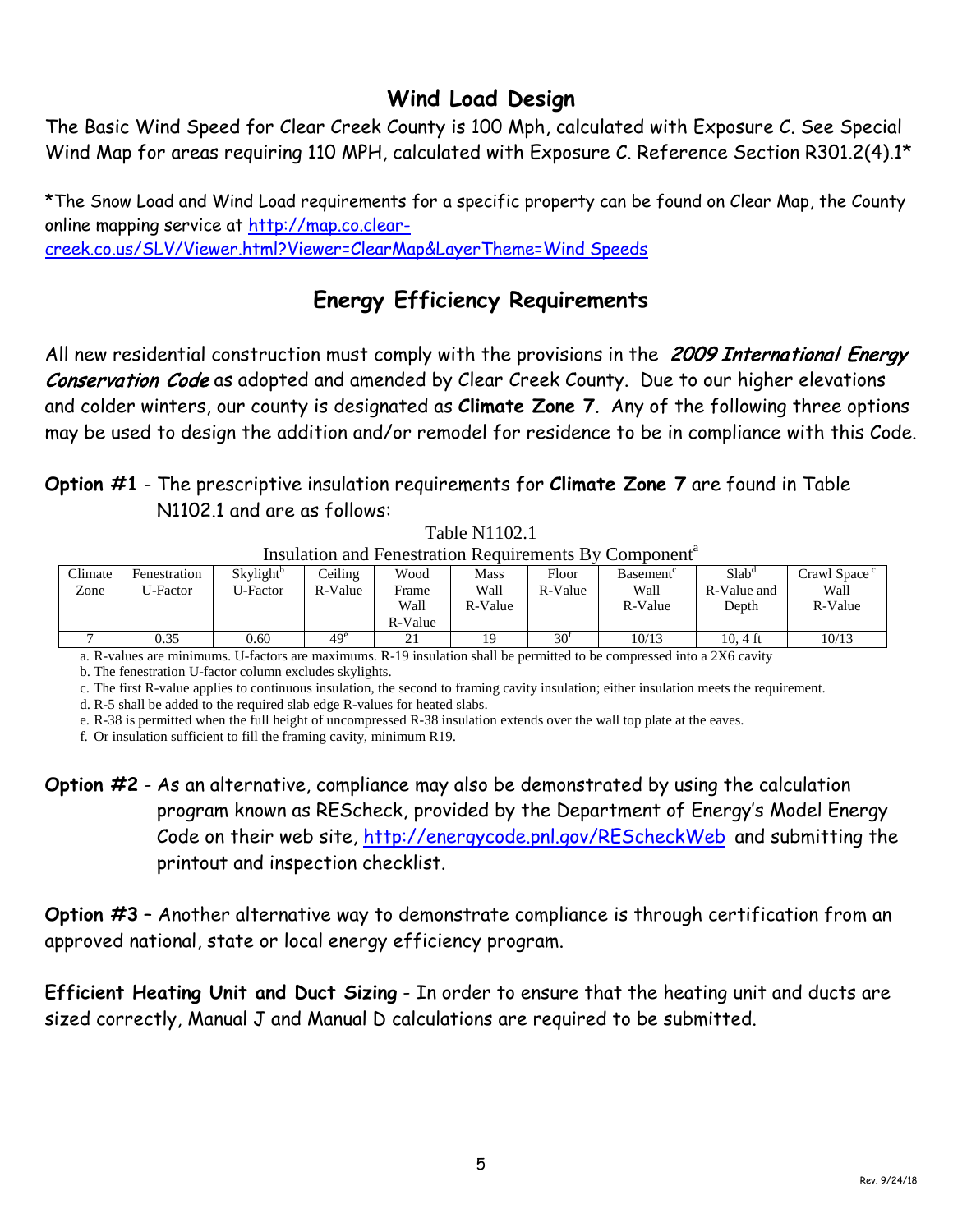## **REQUIRED BUILDING INSPECTIONS**

After your permit has been approved and issued, you will begin construction and must have the construction inspected at various stages. You will receive complete instructions on how to request all of the necessary inspections when the permit is being issued. The inspections required by the International Residential Code can be found on our Website at [www.co.clear](http://www.co.clear-creek.co.us/index.aspx?NID=365)[creek.co.us/index.aspx?NID=365](http://www.co.clear-creek.co.us/index.aspx?NID=365)

### **TERM OF THE PERMIT**

All construction and required inspections must be completed within two years of the date of issue or your permit will expire. If the project cannot be completed within that time frame, you may be eligible for an extension of an additional 180 days, provided the permit has not already expired and a letter explaining the delay and requesting the extension is submitted. **THE** INTERNATIONAL RESIDENTIAL CODE **ALLOWS ONLY ONE EXTENSION TO BE GRANTED.**